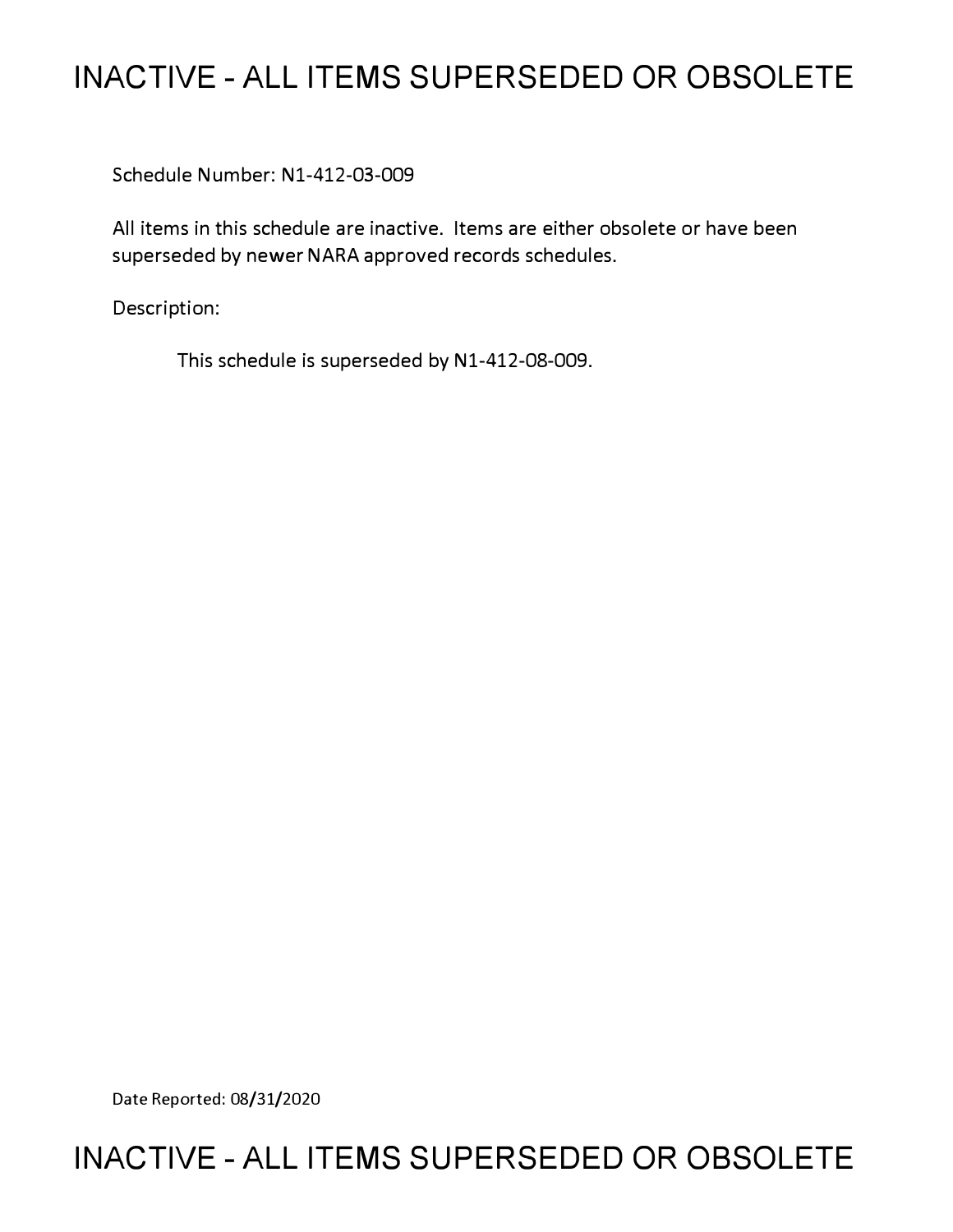|                                                                             |                                                                                                                                                                                                                                                                                                                                                                                                                                                                    |                 |              |                                                                                                                                                                                                                         | NWML                                          |
|-----------------------------------------------------------------------------|--------------------------------------------------------------------------------------------------------------------------------------------------------------------------------------------------------------------------------------------------------------------------------------------------------------------------------------------------------------------------------------------------------------------------------------------------------------------|-----------------|--------------|-------------------------------------------------------------------------------------------------------------------------------------------------------------------------------------------------------------------------|-----------------------------------------------|
|                                                                             | <b>REQUEST FOR RECORDS DISPOSITION AUTHORITY</b>                                                                                                                                                                                                                                                                                                                                                                                                                   |                 |              | <b>EAVE BLANK (NARA use only)</b>                                                                                                                                                                                       |                                               |
| (See Instructions on reverse)                                               |                                                                                                                                                                                                                                                                                                                                                                                                                                                                    |                 |              | <b>JOB NUMBER</b><br>$71 - 412 - 03 - 9$                                                                                                                                                                                |                                               |
| TO: NATIONAL ARCHIVES and RECORDS ADMINISTRATION (NIR)                      |                                                                                                                                                                                                                                                                                                                                                                                                                                                                    |                 |              | <b>DATE RECEIVED</b>                                                                                                                                                                                                    |                                               |
| WASHINGTON, DC 20408                                                        |                                                                                                                                                                                                                                                                                                                                                                                                                                                                    |                 |              | $1 - 15 - 2003$                                                                                                                                                                                                         |                                               |
| 1. FROM (Agency or establishment)<br><b>Environmental Protection Agency</b> |                                                                                                                                                                                                                                                                                                                                                                                                                                                                    |                 |              | NOTIFICATION TO AGENCY                                                                                                                                                                                                  |                                               |
| 2. MAJOR SUBDIVISION                                                        |                                                                                                                                                                                                                                                                                                                                                                                                                                                                    |                 |              |                                                                                                                                                                                                                         |                                               |
| Office of Administrator<br>3. MINOR SUBDIVISION                             |                                                                                                                                                                                                                                                                                                                                                                                                                                                                    |                 |              | In accordance with the provisions of 44<br>U.S.C. 3303a the disposition request,<br>including amendments, is approved except<br>for items that may be marked "disposition<br>not approved" or "withdrawn" in column 10. |                                               |
|                                                                             | Office of Communications                                                                                                                                                                                                                                                                                                                                                                                                                                           |                 |              |                                                                                                                                                                                                                         |                                               |
|                                                                             | 4. NAME OF PERSON WITH WHOM TO CONFER                                                                                                                                                                                                                                                                                                                                                                                                                              | 5. TELEPHONE    |              | <b>DATE</b><br>ARCHW                                                                                                                                                                                                    | IST OF THE UNITED STATES                      |
| 202-566-1669<br>Chris O'Donnell                                             |                                                                                                                                                                                                                                                                                                                                                                                                                                                                    |                 |              | $4 - 23 - 04$                                                                                                                                                                                                           |                                               |
|                                                                             |                                                                                                                                                                                                                                                                                                                                                                                                                                                                    |                 |              |                                                                                                                                                                                                                         |                                               |
| Agencies,                                                                   | I hereby certify that I am authorized to act for this agency in matters pertaining to the disposition of its records and that the records proposed for disposal on the attached $\frac{4}{\sqrt{2}}$ page(s) are not now needed for t<br>of this agency or will not be needed after the retention periods specified; and that written concurrence from<br>the General Accounting Office, under the provisions of Title 8 of the GAO Manual for Guidance of Federal |                 |              |                                                                                                                                                                                                                         |                                               |
|                                                                             | is not required;                                                                                                                                                                                                                                                                                                                                                                                                                                                   | is attached; or |              | has been requested.                                                                                                                                                                                                     |                                               |
| <b>DATE</b>                                                                 | SIGNATURE OF AGENCY REPRESENTATIVE                                                                                                                                                                                                                                                                                                                                                                                                                                 |                 | <b>TITLE</b> |                                                                                                                                                                                                                         |                                               |
| 01/08/2003                                                                  | Chris O'Donnell                                                                                                                                                                                                                                                                                                                                                                                                                                                    | Aris D'Honnell  |              | <b>Agency Records Officer</b>                                                                                                                                                                                           |                                               |
| 7 <sub>1</sub><br><b>ITEM</b><br>NO.                                        | 8. DESCRIPTION OF ITEM AND PROPOSED DISPOSITION                                                                                                                                                                                                                                                                                                                                                                                                                    |                 |              | 9. GRS OR<br><b>SUPERSEDED</b><br><b>JOB CITATION</b>                                                                                                                                                                   | 10. ACTION<br><b>TAKEN (NARA</b><br>USE ONLY) |
|                                                                             | See attached U.S. EPA 537 - Administrators' and Deputy<br>Administrators' Speeches Databases                                                                                                                                                                                                                                                                                                                                                                       |                 |              |                                                                                                                                                                                                                         |                                               |
|                                                                             |                                                                                                                                                                                                                                                                                                                                                                                                                                                                    |                 |              |                                                                                                                                                                                                                         |                                               |
|                                                                             |                                                                                                                                                                                                                                                                                                                                                                                                                                                                    |                 |              |                                                                                                                                                                                                                         |                                               |

ş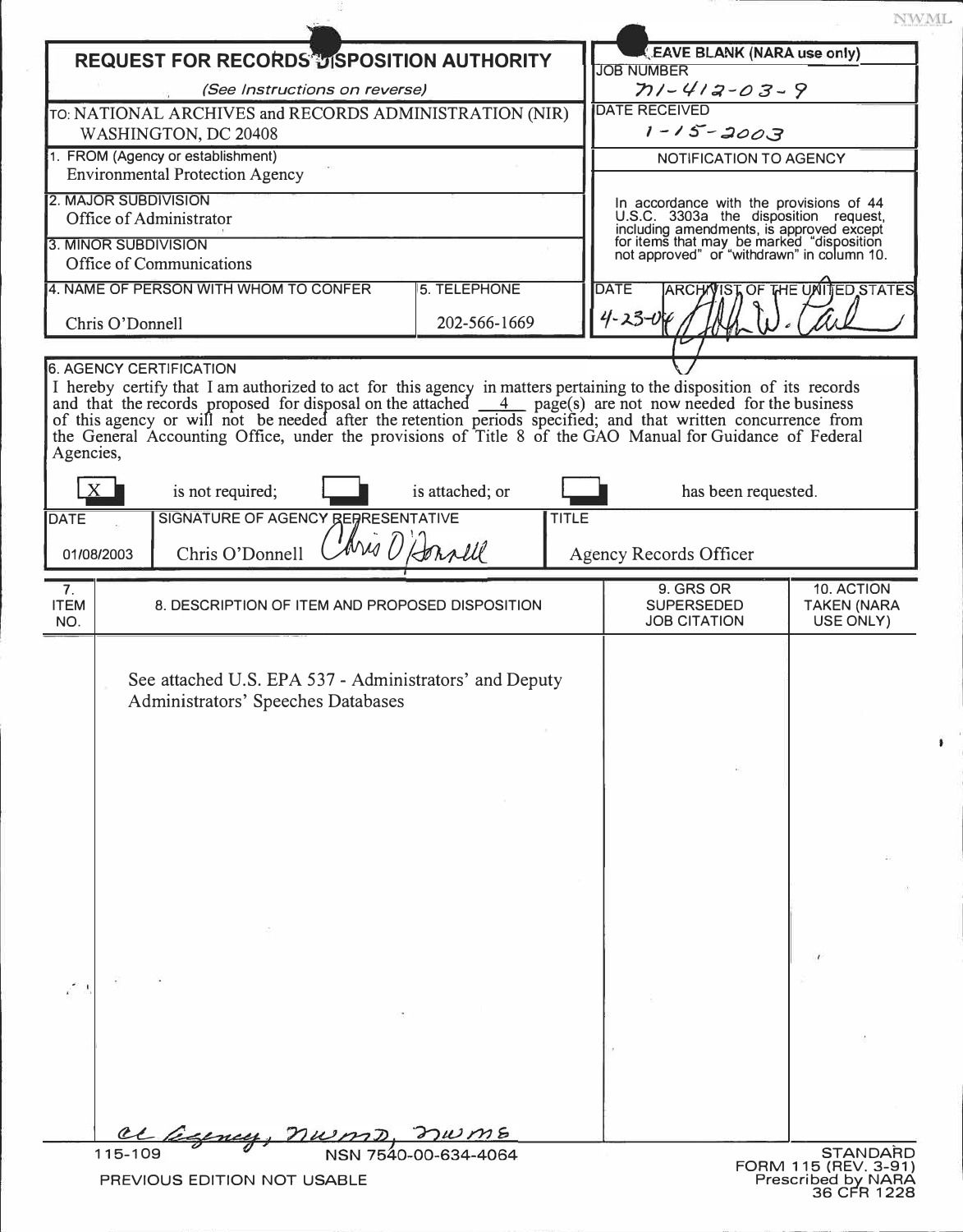EPA Records Schedule 537 - Administrators' and Deringty Admi... Page 1 of 4 **NUMI** 

This schedule is in draft and MAY NOT be used to destroy records. It may be used in your office file plans and, with prior approval, used to retire records to a Federal Records Center. If you have any questions, please contact the Records Help Desk.

# **EPA Records Schedule 537**

### Draft: 04/13/2004

Title: Administrators' and Deputy Administrators' Speeches Database

Program: Public Affairs

Applicability: Headquarters

Agency File Code: PUBA 537

NARA Disposal Authority:

 $\bullet$  N1-412-03-09

### Description:

The Administrators' and Deputy'Administrators' Speeches Database is a searchable Lotus Notes database containing the text of speeches and remarks. The documents are searchable by year and title. The speeches and remarks of the Administrators are from November 1995 forward, and for the Deputy Administrators, from 1997 forward. Input consists of scanned paper and electronic copies of the speeches. Output consists of paper printouts used for reference purposes and electronic copies posted to the EPA Web site for public access.

**Disposition Instructions:** 

Item a: Electronic software program

- Disposable
- Delete when superseded by routine software program updates and quality assurance check is completed.

Item b: Input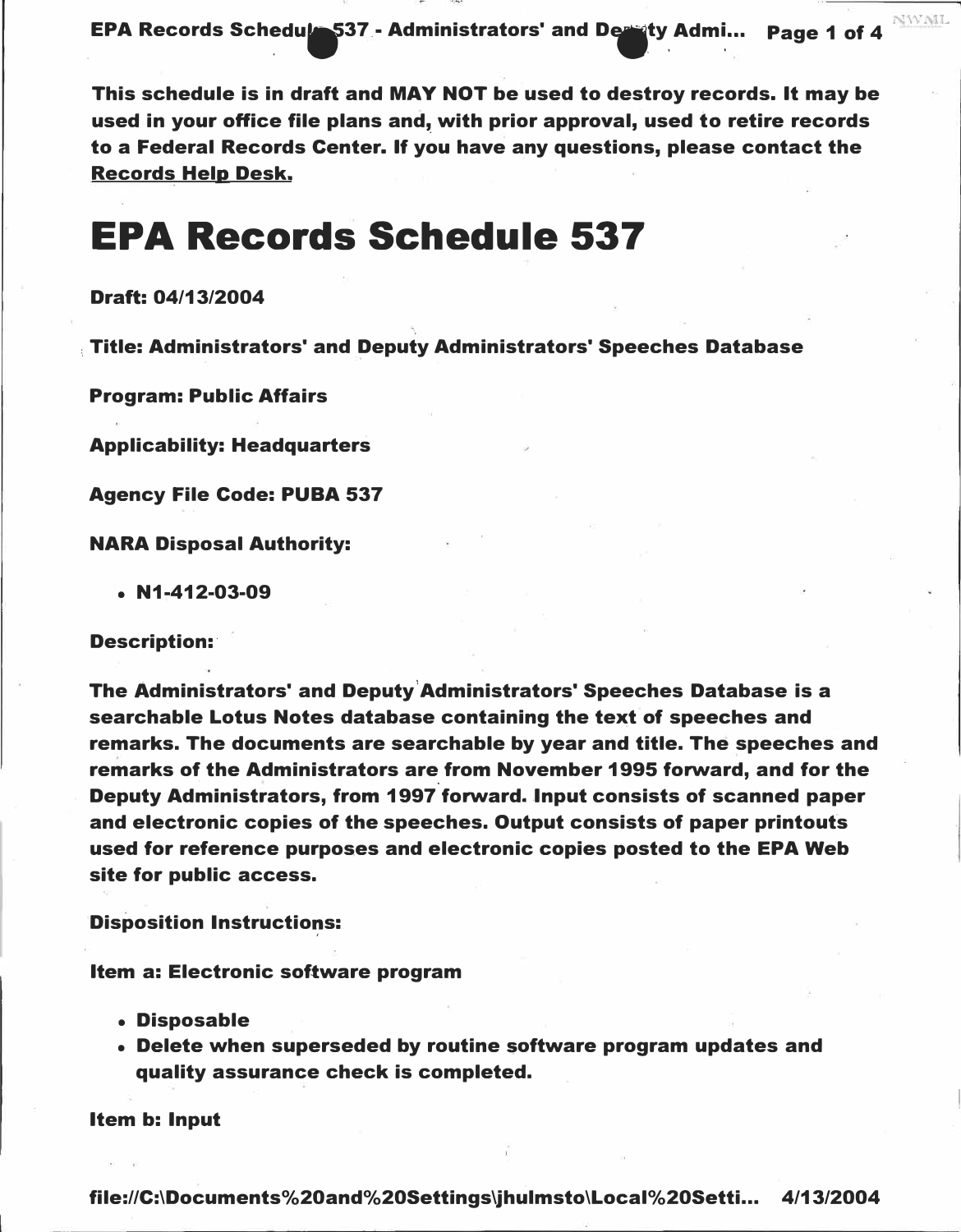**EPA Records Schedule 537 - Administrators' and Designty Admi...** Page 2 of 4

- Disposable
- Delete/destroy after data is entered into the system and quality assurance completed.

Item c: Electronic data

- Permanent
- Transfer data for 1995-2003 upon approval of the schedule and thereafter annually to the National Archives, as specified in 36 CFR 1228.270 or standards applicable at the time.

#### Item d: Output and reports

- Disposable
- Delete/destroy when no longer needed.

### Item e: Supporting documentation

- Permanent
- Transfer records necessary to document how the system captures, manipulates, and outputs data to the National Archives as specified in 36 CFR 1228.270 immediately after the file break. This documentation is transferred with the electronic data, item c.

Arrangement: Not applicable.

Type of Records: Data files

Format: Electronic

Functions Supported: Public Affairs

Specific Restrictions:

• None

### Specific Legal Requirements:

• None

Reasons for Disposition: